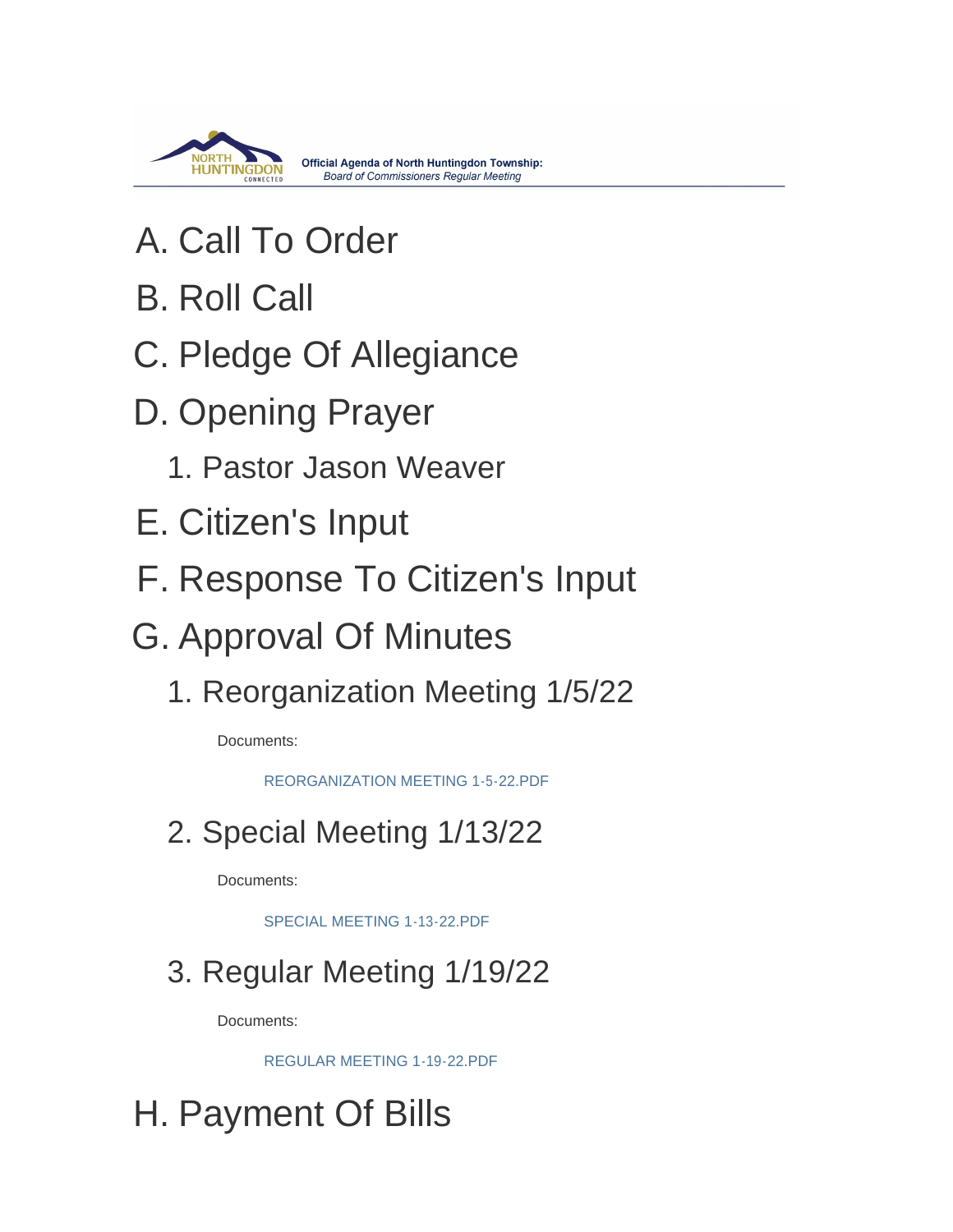## 1. Voucher No. #13348 To Voucher No. #13421

Documents:

[VOUCHER NO. 13348 TO VOUCHER NO. 13421.PDF](https://www.township.north-huntingdon.pa.us/AgendaCenter/ViewFile/Item/3760?fileID=3144)

# Staff Reports I.

#### 1. Public Works Report

Documents:

[PUBLIC WORKS REPORT.PDF](https://www.township.north-huntingdon.pa.us/AgendaCenter/ViewFile/Item/3761?fileID=3145)

#### 2. Parks Report

Documents:

[PARKS REPORT.PDF](https://www.township.north-huntingdon.pa.us/AgendaCenter/ViewFile/Item/3745?fileID=3135)

#### 3. Police Report

Documents:

[POLICE REPORT.PDF](https://www.township.north-huntingdon.pa.us/AgendaCenter/ViewFile/Item/3746?fileID=3136)

# J. Township Engineer Report

#### 1. Planning & Zoning Report

Documents:

[PZ\\_MONTHLY\\_REPORT\\_JANUARY\\_22.PDF](https://www.township.north-huntingdon.pa.us/AgendaCenter/ViewFile/Item/3747?fileID=3137)

#### a. Fire Officials Report

Documents:

[FIRE OFFICIALS REPORT.PDF](https://www.township.north-huntingdon.pa.us/AgendaCenter/ViewFile/Item/3748?fileID=3138)

b. Subdivision And Land Development Report

Documents: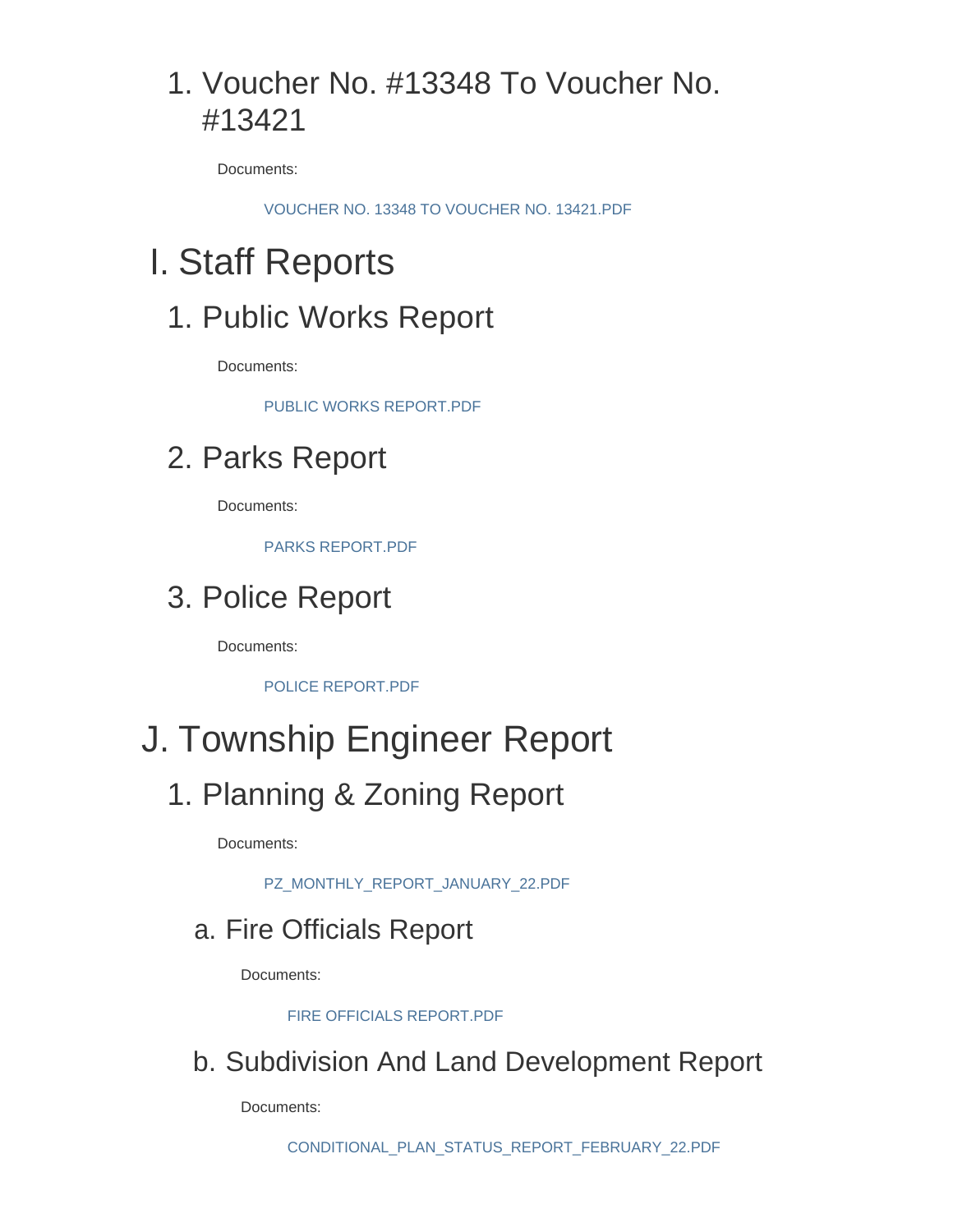#### c. S-01-2022: Thomas Farm Acres Revision 1

Action to accept a slight revision to Thomas Farm Acres development.

Documents:

[THOMAS FARM ACRES REVISION.PDF](https://www.township.north-huntingdon.pa.us/AgendaCenter/ViewFile/Item/3750?fileID=3140)

### K. Solicitor's Report Bruce E. Dice

# L. Township Manager's Report Michael Turley

Interim Township Manager

1. Action To Approve The January Check Register.

Documents:

[JANUARY CHECK REGISTER.PDF](https://www.township.north-huntingdon.pa.us/AgendaCenter/ViewFile/Item/3762?fileID=3146)

2. January Budget Report

Documents:

[JANUARY BUDGET REPORT.PDF](https://www.township.north-huntingdon.pa.us/AgendaCenter/ViewFile/Item/3759?fileID=3143)

### 3. Action To Approve A Resolution Amending The 2022 Budget.

Documents:

[BUDGET AMENDMENT RESOLUTION.PDF](https://www.township.north-huntingdon.pa.us/AgendaCenter/ViewFile/Item/3751?fileID=3141)

4. Motion To Approve The Resignation Of William Loeffler From The Recreation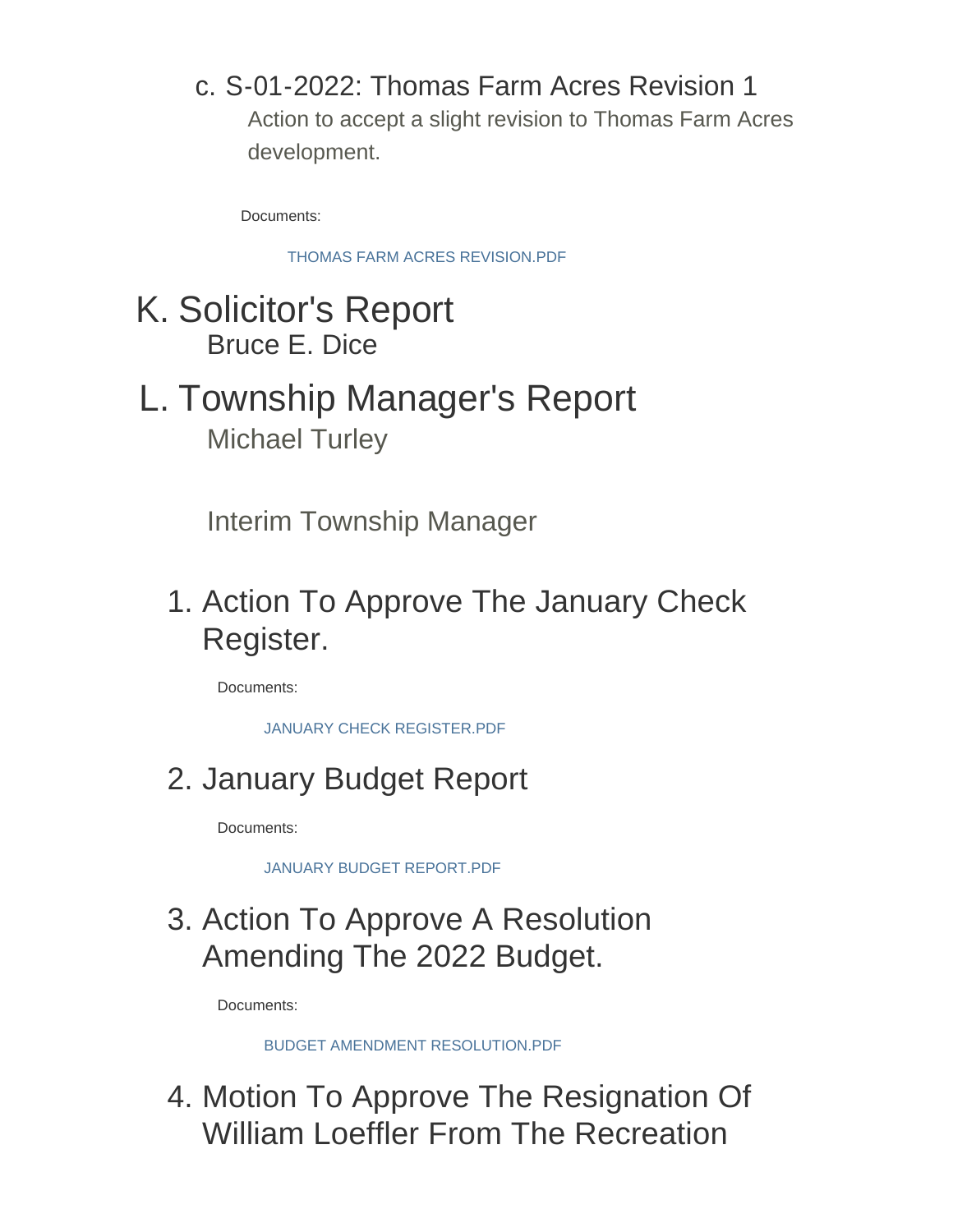Board.

- 5. Motion To Approve Joint Tortfeasor Release With Walter Geiger In The Amount Of \$5,500.00.
- 6. Motion To Hire And Extend A Conditional Offer To \_\_\_\_\_\_\_ To The Vacant Position Of Probationary Police Officer As Identified By MPOETC And Act 57 Of 2020 And Shall Undergo A Physical And Psychological Medical Examination.
- 7. Motion To Hire And Extend A Conditional Offer To \_\_\_\_\_\_\_\_ To The Vacant Position Of Probationary Police Officer As Identified By MPOETC And Act 57 Of 2020 And Shall Undergo A Physical And Psychological Medical Examination.
- 8. Motion To Purchase 2022 Ford Police Interceptor AWD From Laurel Auto Group For \$34,055.00.
- 9. Motion To Purchase 2022 Ford F-150 Police Responder Pursuit From Laurel Auto Group For \$37,345.00.
- 10. Motion To Approve The Cooperative Drug Enforcement Agreement With The Office Of The Attorney General.
- 11. Motion To Approve The \$6.00 Monthly